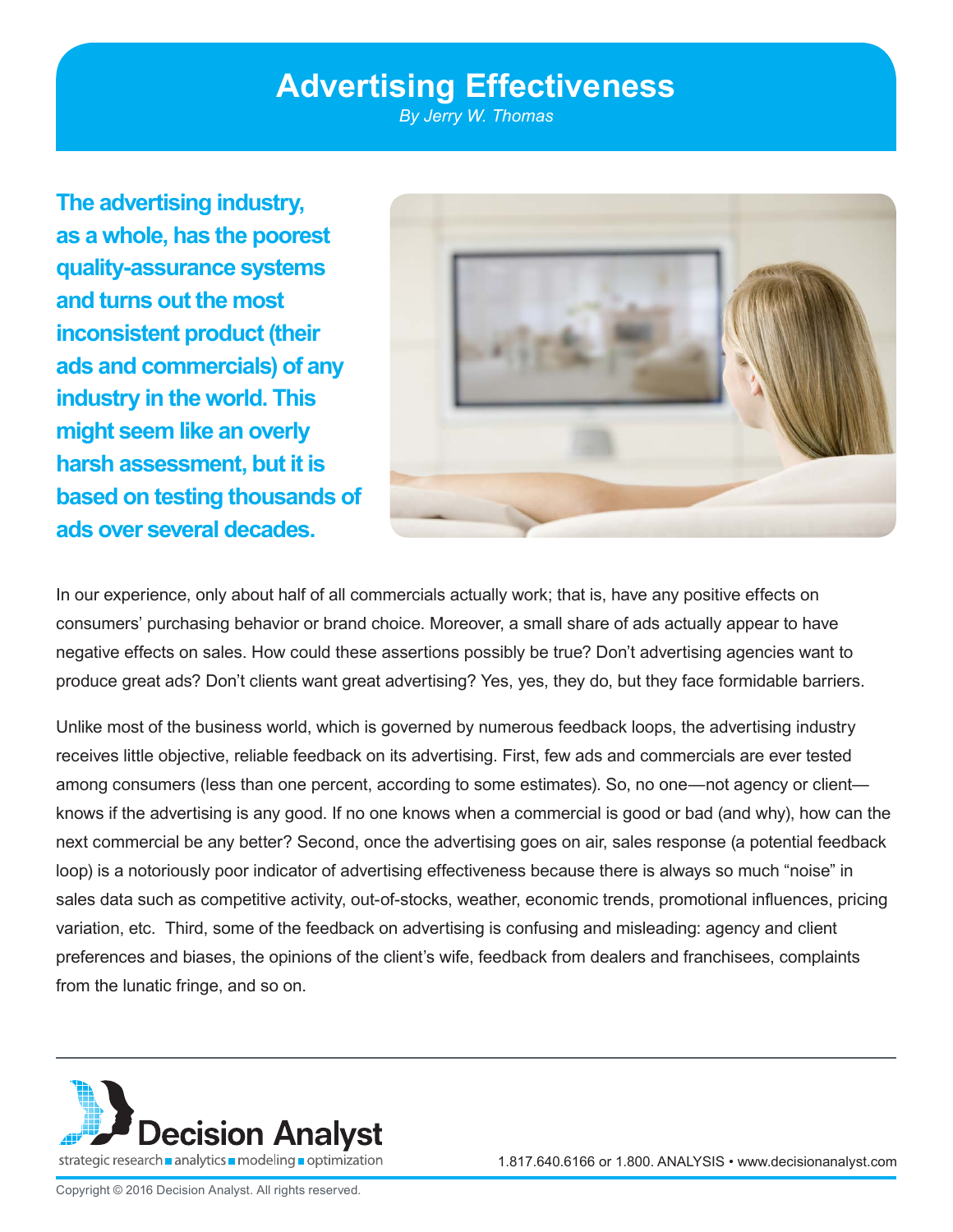**Some advertising works in a few weeks, while other advertising might take many months to show positive effects, and this delayed response can confound our efforts to read the sales data.** 

#### **Barriers to Great Advertising**

Advertising testing could provide a reliable feedback loop and lead to much better advertising, but many obstacles stand in the way. The first great barrier to better advertising is self-delusion. Most of us believe, in our heart of hearts, that we know what good advertising is and that there is no need for any kind of independent, objective evaluation. Agencies and clients alike often think that they know how to create and judge good advertising. Besides, once agencies and clients start to fall in love with the new creative, they quickly lose interest in any objective evaluation. No need for advertising testing. Case closed.

Strangely, after 40 years of testing advertising, we cannot tell you if a commercial is effective or not just by viewing it. Sure we have opinions, but



they are almost always wrong. In our experience, advertising agencies and their clients are just as inept at judging advertising as we are. It seems that none of us is smart enough to see advertising through the eyes of the target audience, based purely on our own judgment.

A second barrier to better advertising is the belief that sales performance will reveal if the advertising is working. Unless the sales response to the advertising is immediate and overwhelming, it is almost impossible to use sales data to judge the effectiveness of the advertising. So many variables are beyond our control, as noted previously, that it's impossible to isolate the effects of media advertising alone. Moreover, some advertising works in a few weeks, while other advertising might take many months to show positive effects, and this delayed response can confound our efforts to read the sales data. Also, advertising often has short-term effects that sales data might reflect, and longterm effects that most of us might easily overlook in subsequent sales data. Because of these limitations, sales data tend to be confusing and unreliable as indicators of advertising effectiveness.

Sophisticated marketing mix modeling is one way to measure these advertising effects on sales, but it often takes millions of dollars and years of effort,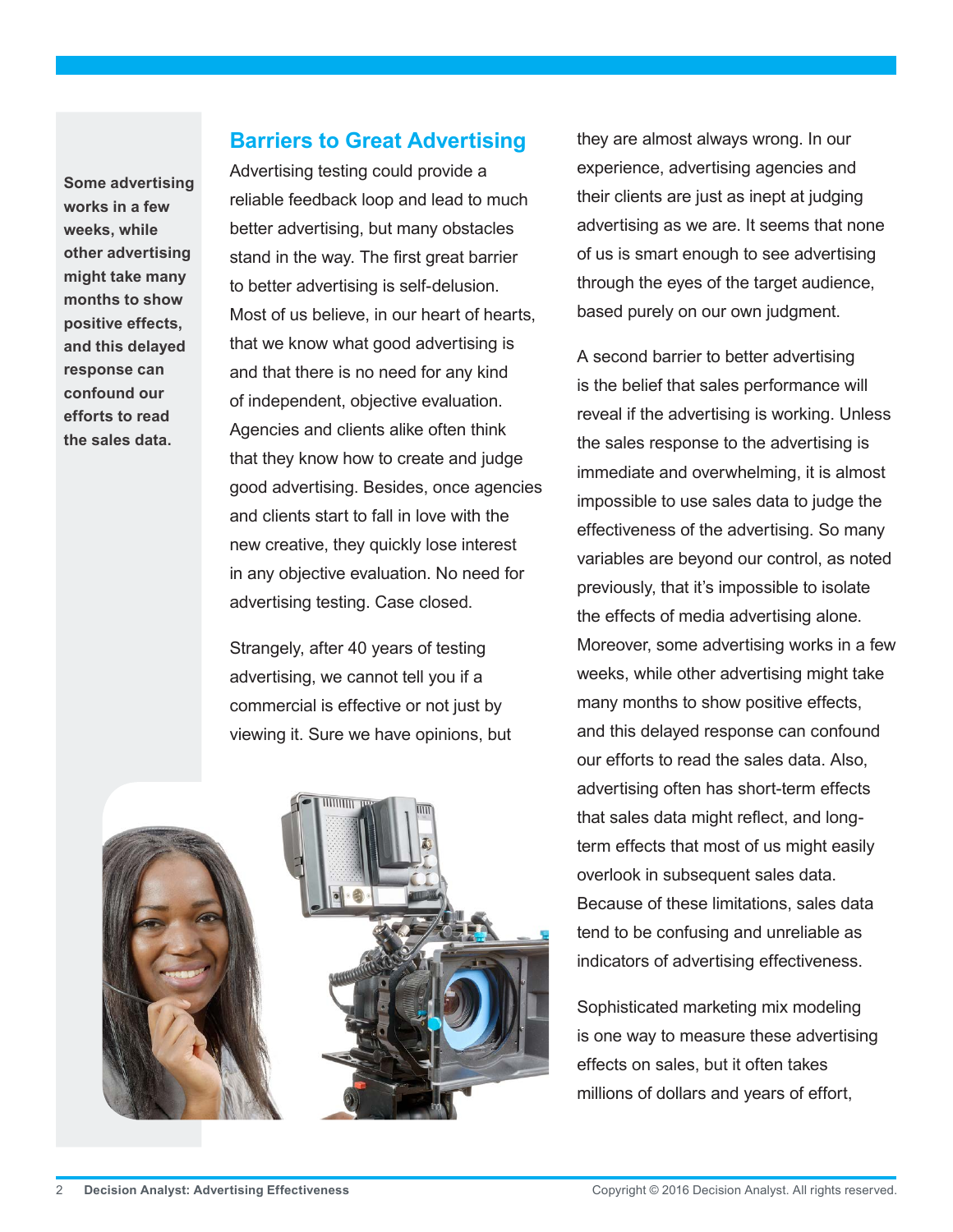and it requires the building of pristine databases of sales information along with all of the marketing-input variables. Few companies have the budget, the patience, the accurate databases, and the technical knowledge necessary to succeed at marketing mix modeling. Even so, marketing mix modeling does not help us evaluate the contribution of a single commercial, but rather the cumulative effects of many different commercials over a long period of time. Also, marketing mix modeling does not tell us why the advertising worked, or why it failed to work. Was it the message, the media weight, or the media mix that made the advertising effective? Generally, marketing mix modeling cannot answer these types of questions. So, again, sales data is of limited value when you make critical decisions about your advertising.

A third barrier to better advertising is a pervasive tendency of many (but not all) advertising agencies to delay, undermine, and thwart efforts to objectively test their creative "babies." Who wants a report card on the quality of their work? It's very threatening. The results can upset the creative folks. The results can upset clients. The agency can lose control. Agencies can be quite creative in coming up with reasons to avoid copy testing.



Some of our favorites:

- There's no time. We have to be on air in five days, so we'll just have to skip the testing.
- These ads are built on emotion and feelings, and you can't measure such delicate, artful subtleties.
- We already tested the ads with a focus group during the development process.
- These are image ads, and you can't test imagery with standard advertising testing techniques.
- $\blacksquare$  We have so much equity in this campaign that it doesn't matter what the testing results are. We can't afford to change.
- We're in favor of testing, but let's remove those questions about purchase intent and persuasion from the questionnaire.

**Marketing mix modeling does not help us evaluate the contribution of a single commercial, but rather the cumulative effects of many different commercials over a long period of time.**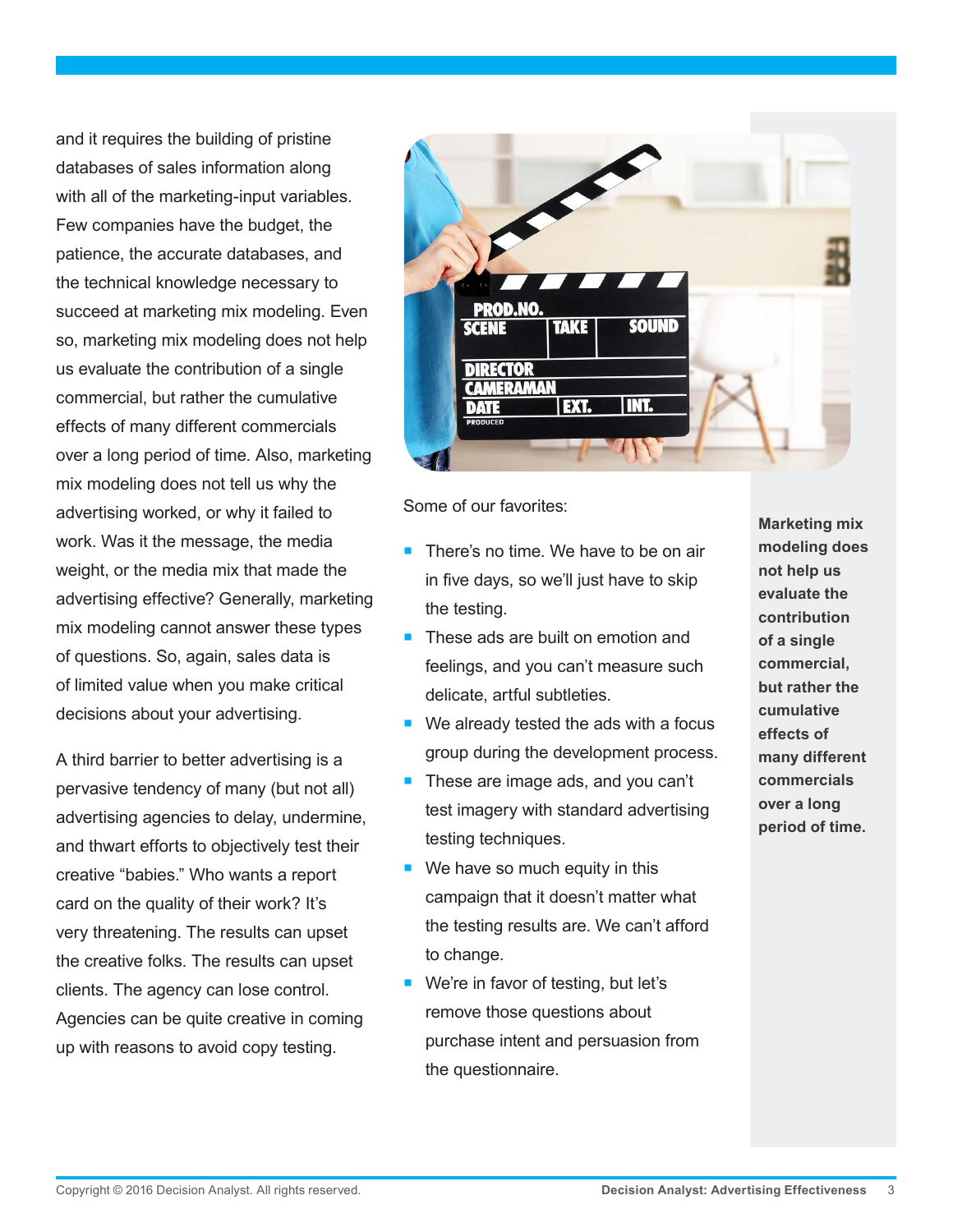

**Great advertising tends to evolve over time, with lots of hard work, fine-tuning, and tinkering, based on objective feedback from target consumers.**

■ We are in a new age, with new media and new messages, and none of the old copy-testing measures apply any more.

The fourth barrier to more effective advertising is the big creative ego. The belief that only the "creatives" in the agency can create advertising—and the conviction that creativity is their exclusive domain—constitute a major barrier. Great advertising tends to evolve over time, with lots of hard work, fine-tuning, and tinkering, based on objective feedback from target consumers. Big creative egos tend to resist such evolutionary improvements. We have seen great campaigns abandoned because agencies would not accept minor tweaks to the advertising. To be fair, big egos are not limited to advertising agencies. Big client egos can also be a barrier to good

advertising. Research firm egos are yet another problem. Big egos create barriers because emotion is driving advertising decision-making instead of logic, reason, and consumer feedback. Big egos lead to bad advertising.

A fifth barrier to better advertising is the widespread belief that one's major competitors know what they are doing. Just copy the advertising approaches of the competition and success will surely follow. We recently had a client who was about to copy the advertising strategy of a major competitor, but we were able to persuade the client to test all major competitive commercials as a precaution before blindly copying the competitor's advertising approach. This competitor was the industry leader in market share and profitability. Our testing quickly revealed that this industry leader was the industry leader in spite of its bad advertising. The testing also revealed that another competitor, in contrast, had great advertising. Needless to say, the client's desire to copy the industry leader quickly vanished.

The sixth barrier to better advertising is lack of strategy, or having a poor strategy. The client is most often at fault here. The client has not done his homework, has not thought deeply about his brand and its future, and has not developed and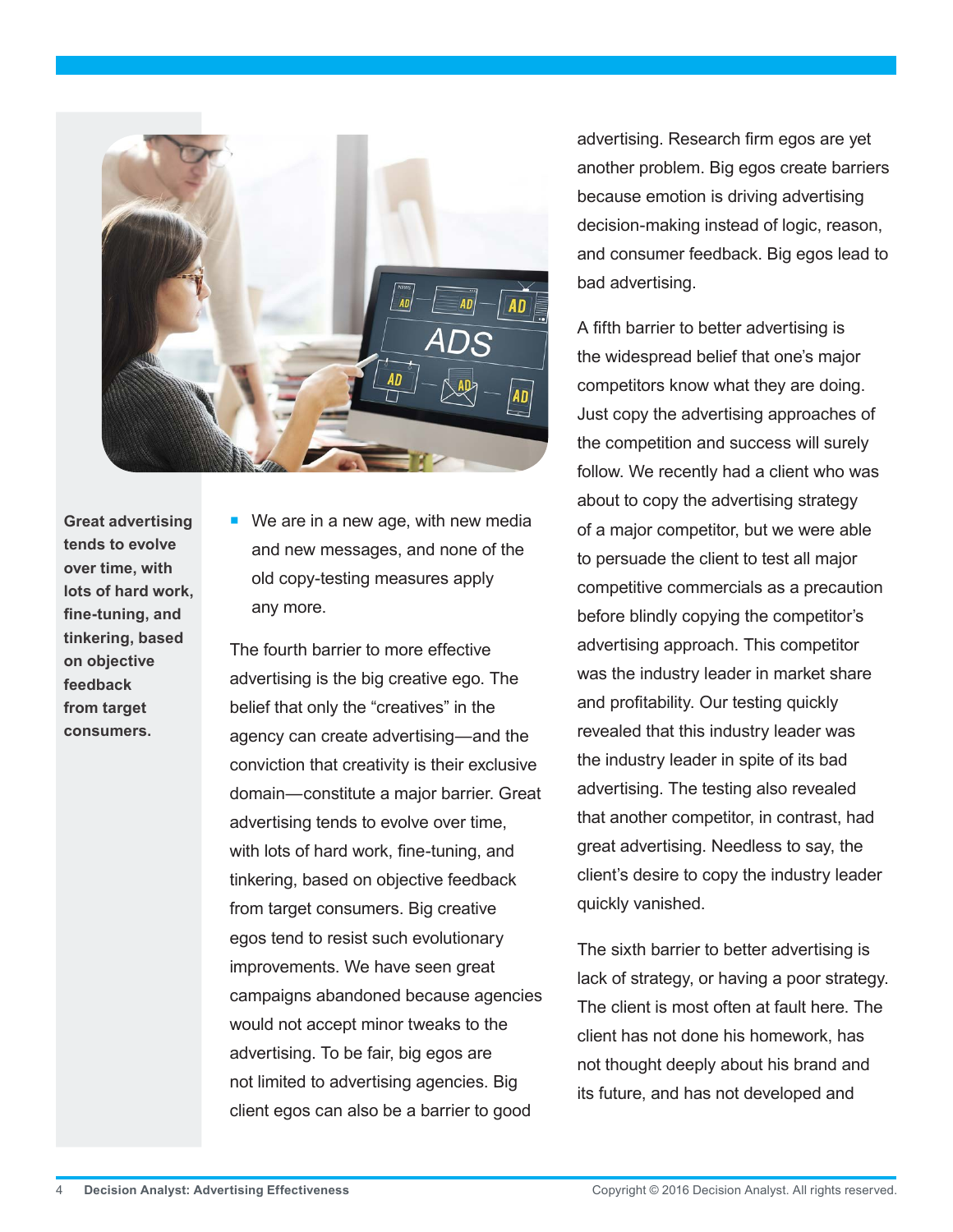tested strategy alternatives. The client tells the agency to go forth and create great advertising, without providing any strategy guidelines. The agency is left to guess and speculate about strategy. Great advertising is rarely created in a strategy vacuum. If the client cannot define a sound strategy, the agency cannot create great advertising. Again, the responsibility for strategy falls squarely on the client.

A seventh barrier to better advertising is client ineptness. Some clients' processes, policies, and people tend to discourage the creation of great advertising. Arrogance, ambiguity, impatience, ignorance, risk aversion, and inconsistency tend to be the hallmarks of these "agency killer" clients. Bad clients rarely stimulate or tolerate great advertising.

The eighth and last barrier to better advertising is poor copy testing by research companies. Many advertisingtesting systems are limited to a few markets (and therefore cannot provide representative samples). Some systems are so expensive that the cost of testing exceeds the value of the results. Research companies have been guilty of relying on one or two simplistic measures of advertising effectiveness, while completely ignoring many other very important variables. For instance, for several years research companies argued publicly over

which was more important—persuasion measures or recall measures? The truth is that both are important, but of greater importance is the fact that neither of these measures alone, or in combination, measures advertising effectiveness. To judge the effectiveness of an ad, many different variables must be measured and considered simultaneously.

## **Creating Better Advertising**

Given all of these barriers to better advertising, how can a client, agency, and research company work together to create more effective advertising?

1. *The client must craft a sound strategy for its brand, based on facts, not wishful thinking and self-delusion*. The client must carefully define the role of advertising in the marketing plan and set precise

**To judge the effectiveness of an ad, many different variables must be measured and considered simultaneously.** 

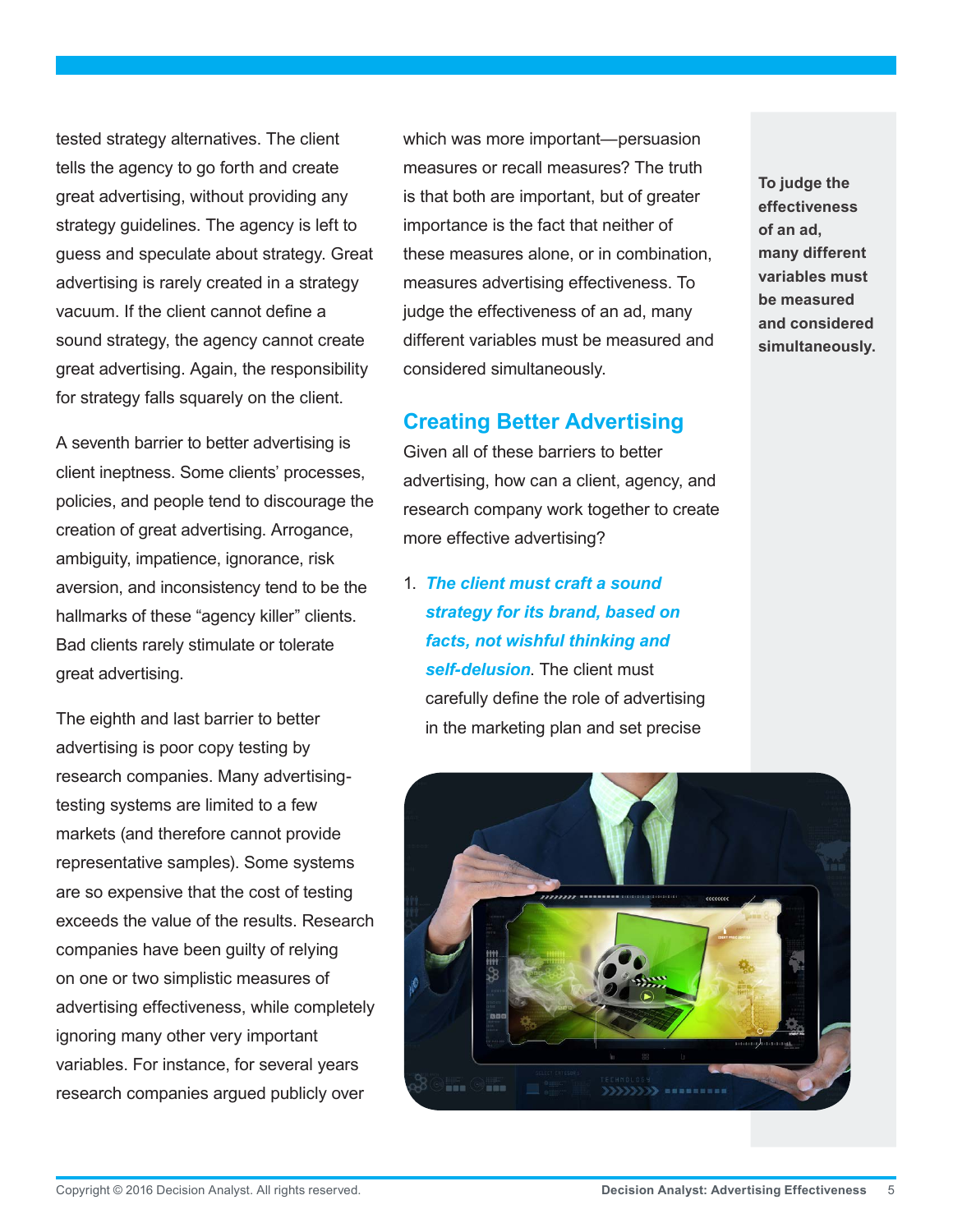**Once strategy and positioning alternatives are identified and tested, the strategy should be locked down—and rarely changed thereafter.**

communication objectives for the advertising. What exactly does the client want the advertising to convey, to accomplish? Agencies are too often asked to create advertising in an informational vacuum. Agencies are not miracle workers. Once strategy and positioning alternatives are identified and tested, the strategy should be locked down—and rarely changed thereafter.

2. *As creative executions are developed against the strategy, each execution should be pretested among members of the target audience*. ("Pretesting" refers to testing advertising before it is aired and/ or before final production. When the term "testing" is used in this article, it is a shorthand term for "pretesting.") The greater the number of executions



tested, the more likely it is that great advertising will emerge. Testing the creative provides a reliable feedback loop that helps agency and client alike become smarter over time. Once a conceptual family of commercials is identified as the optimal campaign of the future, then the campaign should be locked down. Long-term continuity of an advertising message is essential to maximizing effectiveness.

- 3. *Use the same testing system consistently*. There is no perfect advertising testing system. Some are better than others, but any system will help improve your advertising. The secret is to use one system over and over, so that everyone (client, agency, and researchers) learns how to interpret the testing results for the category and the specific brand.
- 4. *If budget permits, test the advertising at an early stage in the creative process* (i.e., the "storyboard" or "animatic" stage) and also test at the finished commercial stage. Earlystage testing allows rough commercials to be tweaked and fine-tuned before you spend the big dollars on final production. Early-stage testing tends to be highly predictive of finished commercial scores, but not always. Testing the finished commercials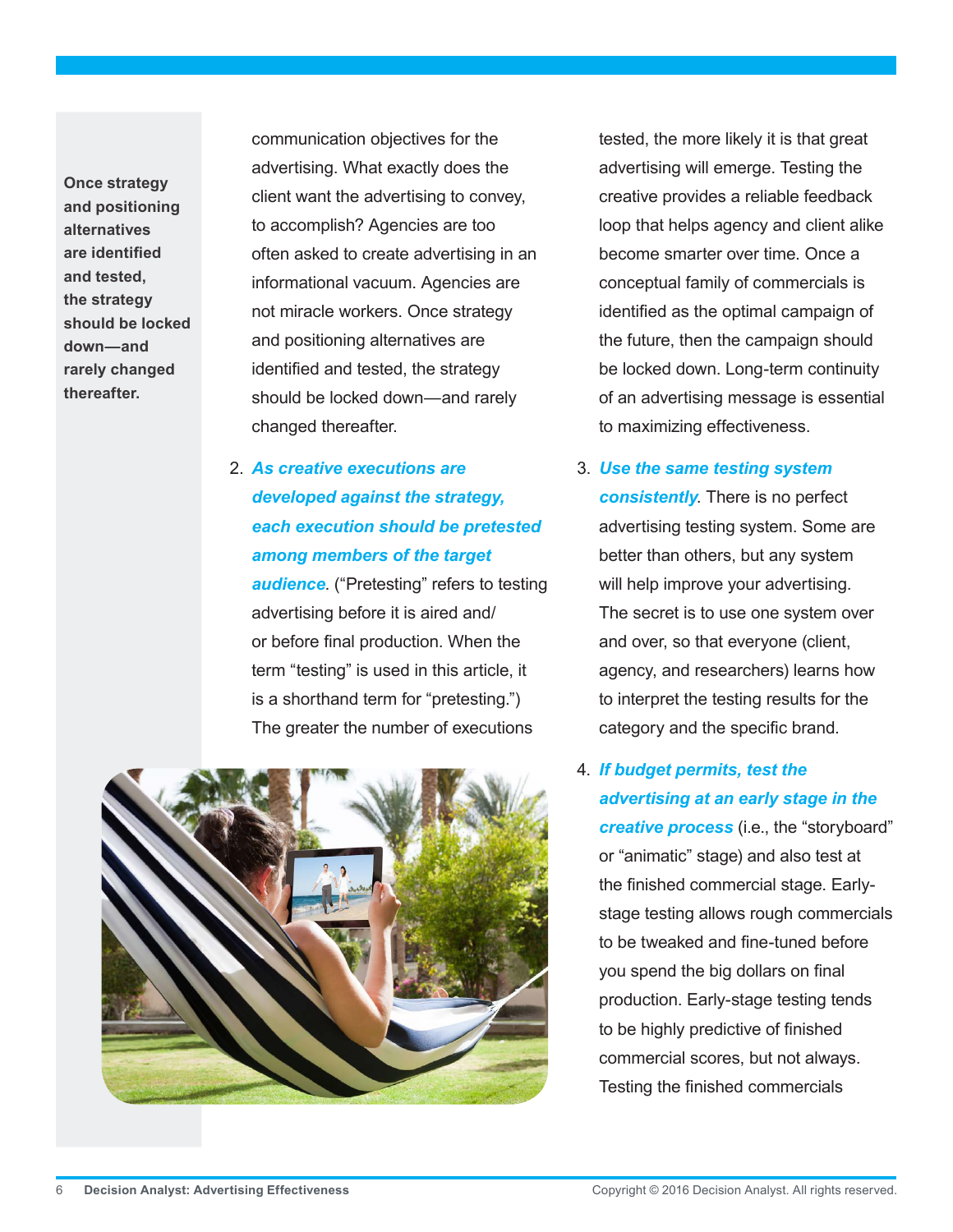gives you extra assurance that your advertising is "on strategy" and working.

- 5. *Build your own "action standards" over time*. As you test every execution, you will begin to learn what works and what doesn't work. Think of the testing company's norms as very crude, rough indicators to help you get started with a testing program. But, as quickly as possible, develop your own norms for your category and your brand (yes, all of the advertising effectiveness measures vary by product category and brand). Long-term, what you are searching for are not norms, but action standards (that is, the knowledge that certain advertising testing scores will translate into actual sales increases).
- 6. *Use a mathematical model to derive an overall score for each execution*.

It doesn't matter that an ad has great persuasion if it does not register the brand name. It doesn't matter that an ad registers the brand name if no one will notice the commercial itself. It doesn't matter that an ad increases short-term purchase interest if it will damage the brand's quality reputation over time. So all of the key variables must be put together intelligently to come up with a composite or overall measure of advertising effectiveness.



7. *Use the testing results as a guide or as an indicator, but do not become a slave to the mathematical* 

*model*. Read all of the open-ended questions carefully. Make sure you really understand the underlying reasons. Base your decisions on this comprehensive assessment of the results, and leave yourself some wiggle room. No model or system can anticipate every marketing situation or give a 100% perfect solution every time. Informed human judgment remains important.

8. *Clients and agencies need to accept that "continuous improvement" of the advertising is an important goal*. This means that every execution is tested and tweaked based on scientific evidence from the target audience. We are not talking about changing the

**Clients and agencies need to accept that "continuous improvement" of the advertising is an important goal**